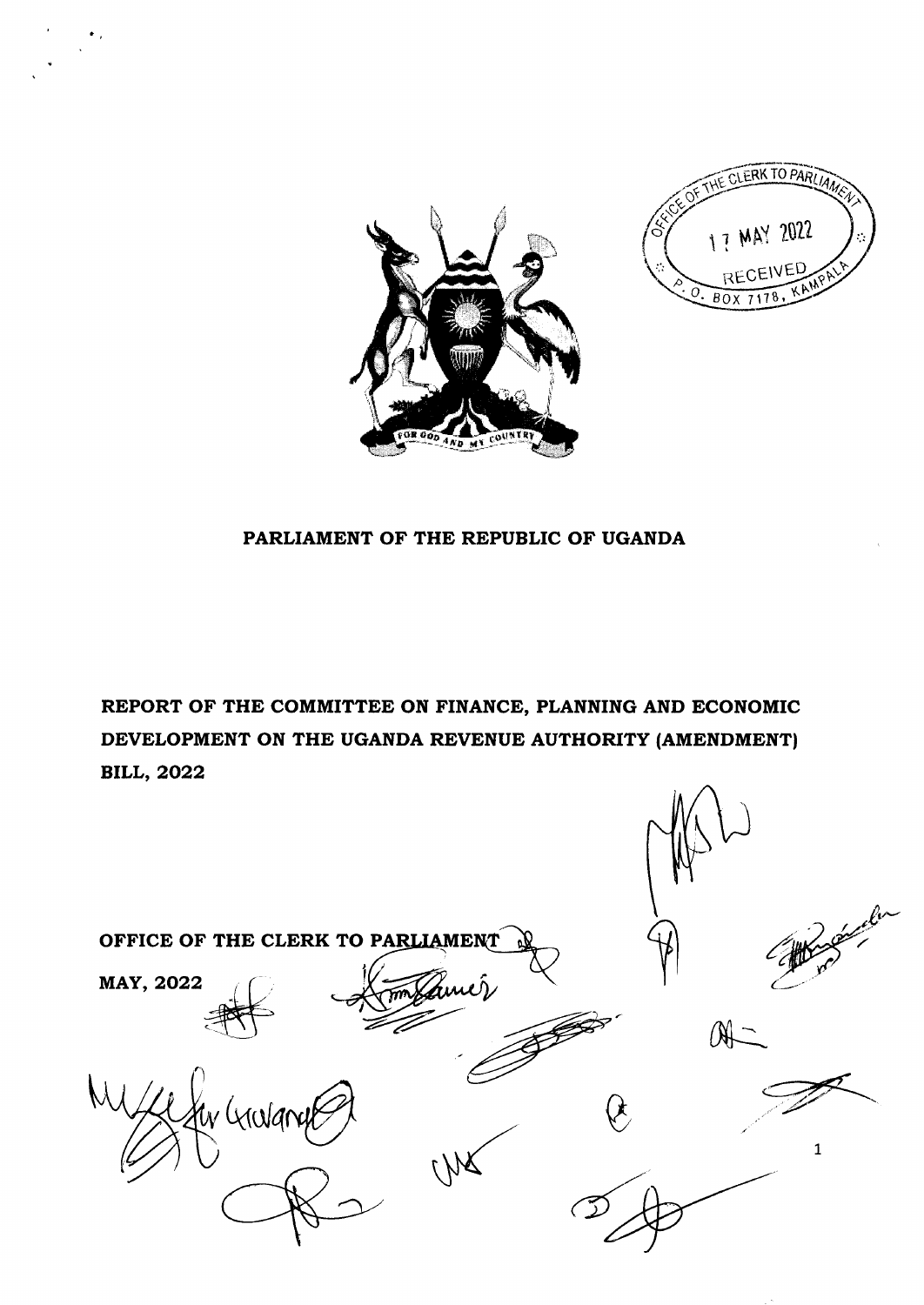# REPORT OF THE COMMITTEE ON FINANCE, PLANNING AND ECONOMIC DEVELOPMENT ON THE UGANDA REVENUE AUTHORITY (AMENDMENT) BILL, 2022

## 1.O Introduction

The Uganda Revenue Authority (Amendment) Blll,2022 was, at the 18th Sitting of the 3rd Meeting of the 1st Session of the 11th Parliament of Uganda held on Thursday 31st March,2022, presented for First Reading and referred to the Committee on Finance, Planning and Economic Development for further scrutiny.

Rt. Hon. Speaker, the Committee considered the Bill through consultations with different stakeholders, hence this report.

## 2.O Object of the Bill

The object of this Bill is to amend the Uganda Revenue Authority Act, Cap. 196, to empower the Minister to amend the First and Second Schedules by statutory instrument; to provide for the power of the Board to appoint officers at the level of assistant commissioner or higher and for related matters.

## 3.O Methodology

The Committee held meetings and received memoranda from the following;-

- i) Minister of Finance, Planning and Economic Development;
- ii) Uganda Revenue Authority;
- iii) Uganda Tourism Board

## 4.O Obsenrations and Recommendations of the Committee

## 4.L Clause 3: Amendment of section 11 of principal Act

Clause 3 provides for appointment of staff of the Authority from the rank of

assistant commissioner and above.  $\overline{A}$  are  $\overline{A}$  $\int\!\!\!\!\!\!\int\limits_{-\infty}^{\infty}$ 2  $\gamma$  ( $\frac{1}{2}$ s W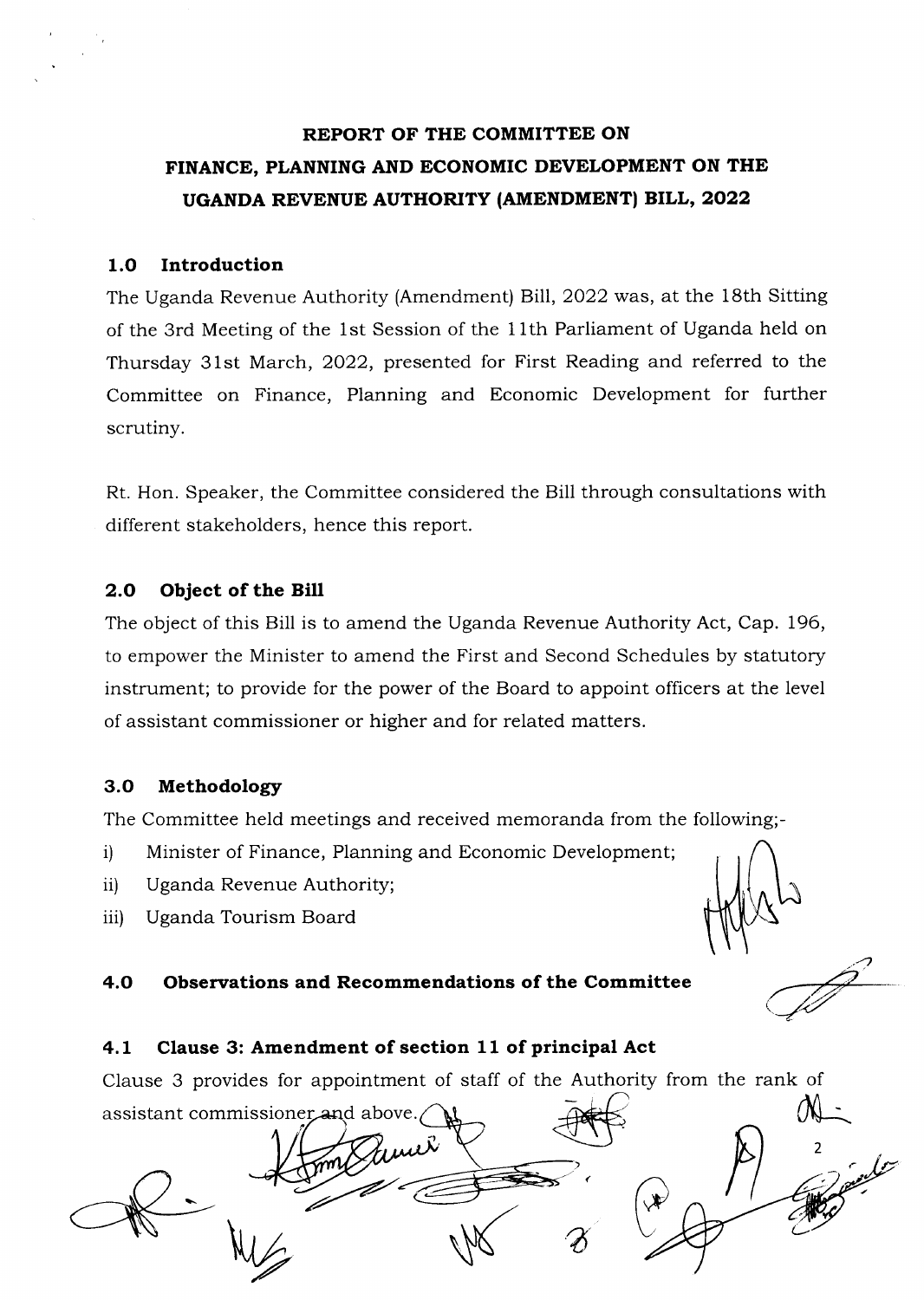The current provision under clause 11 requires that in order to recruit managers and above the board should constitute its self into a recruitment panel and do the recruitment in person. The Board cannot delegate that responsibility which somehow sucks the board into the operational management of the organisation which should be a responsibility of the technical team. Of course, with the board retaining the overall oversight responsibility of recruitment process.

## Recommendations

To cure this problem, the committee therefore recommends that the functions of the board be streamlined and clause  $11$  be deleted.

## PROPOSED AMENDMENTS TO THE UGANDA REVENUE AUTHORITY (AMENDMENT) BILL, 2022

## Clause 2: Amendment of the Uganda Revenue Authority Act

Delete clause 2

## Justification

The provisions in relation to the amendment of the First and Second Schedule is already provided for in the principal Act under sections 3(2) and 8(1) of the principal Act.

## Clause 3: Amendment of section 11 of the principal Act

Clause 3 is substituted with the following-

## "3. Amendment of section 11 of the principal Act

The Uganda Revenue Authority Act, Cap. 196 is amended by substituting for section 11 the following-

## \*11. Functions of the board.

(1) The board is responsible for the general direction and supervision of

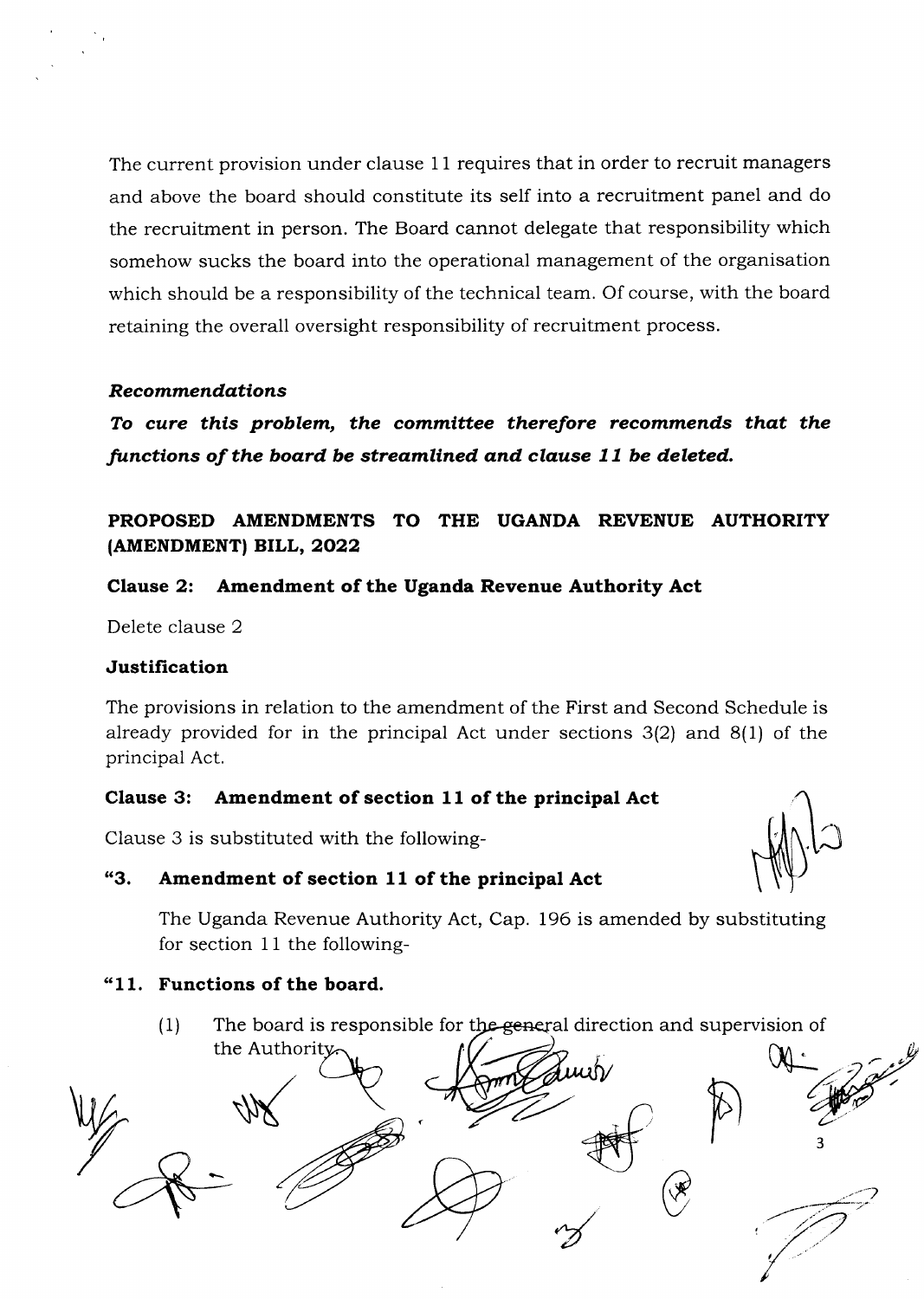- (2) Without prejudice to the generality of subsection (1), the board shall-
	- (a) review and approve operating plans, budgets, reports and audited financial statements of the Authority;
	- (b) determine the objectives and general performance of the Authority;
	- (c) appoint, promote and exercise disciplinary control over the staff of the Authority;
	- (d) review the terms and conditions of service, training and qualifications of staff of the Authority;
	- (e) provide guidance to the Commissioner General and staff of the Authority;
	- $(0)$  perform any other function conferred by this Act or which may be necessary for the proper implementation of this Act.

(3) The Board is, in the performance of its functions, responsible to the Minister.

## Justification

To provide for the functions of the board









 ${\mathcal O}$ 





4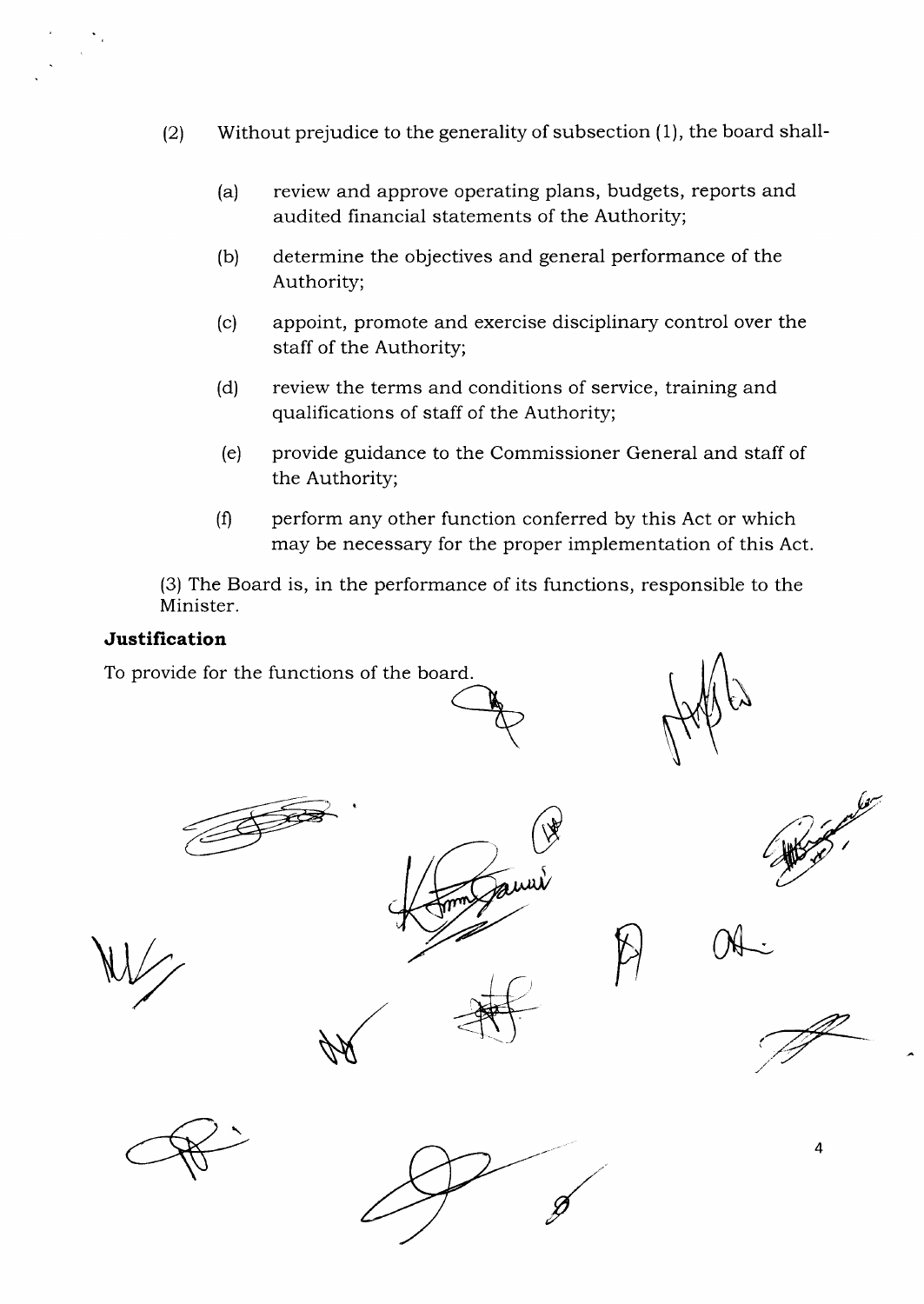## MEMBERS OF THE COMMITTEE FINANCE, PLANNING AND ECONOMIC DEVELOPMENT; THE UGANDA REVENUE AUTHORITY (AMENDMENT) BILL oF 2022

| <b>NO</b>      | <b>NAME</b>                       | <b>CONSTITUENCY</b>          | <b>SIGNATURE</b> |
|----------------|-----------------------------------|------------------------------|------------------|
| $\mathbf{1}$   | Dr. Keefa Kiwanuka C/P            | <b>Kiboga East County</b>    | KANKILA          |
| $\overline{2}$ | Hon. Avur Jane Pacuto D/CP        | <b>DWR Pakwach</b>           |                  |
| 3              | Hon. Wamakuyu Ignatious<br>Mudimi | Elgon County                 |                  |
| $\overline{4}$ | Hon. Kankunda Amos Kibwika        | Rwampara County              |                  |
| 5              | Hon. Atima Jackson                | Arua Central                 |                  |
| 6              | Hon. Bataringaya Basil            | Kashari North County         |                  |
| $\overline{7}$ | Hon. Asiimwe K Enosi              | Kabula County                |                  |
| 8              | Hon. Aleper Moses                 | Chekwii County               | Κe               |
| 9              | Hon. Ssejoba Isaac                | <b>Bukoto CountyMid West</b> |                  |
| 10             | Hon. Tayebwa Herbert Musasizi     | Kashongi County              |                  |
| 11             | Hon. Lematia John                 | Ayivu West County            |                  |
| 12             | Hon. Kyooma Xavier<br>Akampurira  | Ibanda County North          |                  |
| 13             | Hon. Nakut Faith Loru             | <b>DWR Napak</b>             |                  |
| 14             | Hon. Nangoli Gerald               | Elgon North County           |                  |
| 15             | Hon. Katali Loy                   | DWR Jinja                    |                  |
| 16             | Hon. Ochai Maximus                | West Budama County<br>North  | $\sqrt{2}$       |
| 17             | Hon. Opolot Patrick Isiagi        | Kachumbala County            |                  |
| 18             | Hon. Wanda Richard                | Bungokho Central             |                  |
| 19             | Hon. Okwir Samuel                 | Moroto County                |                  |
| 20             | Hon. Nabukeera Hanifa             | DWR Mukono                   |                  |



5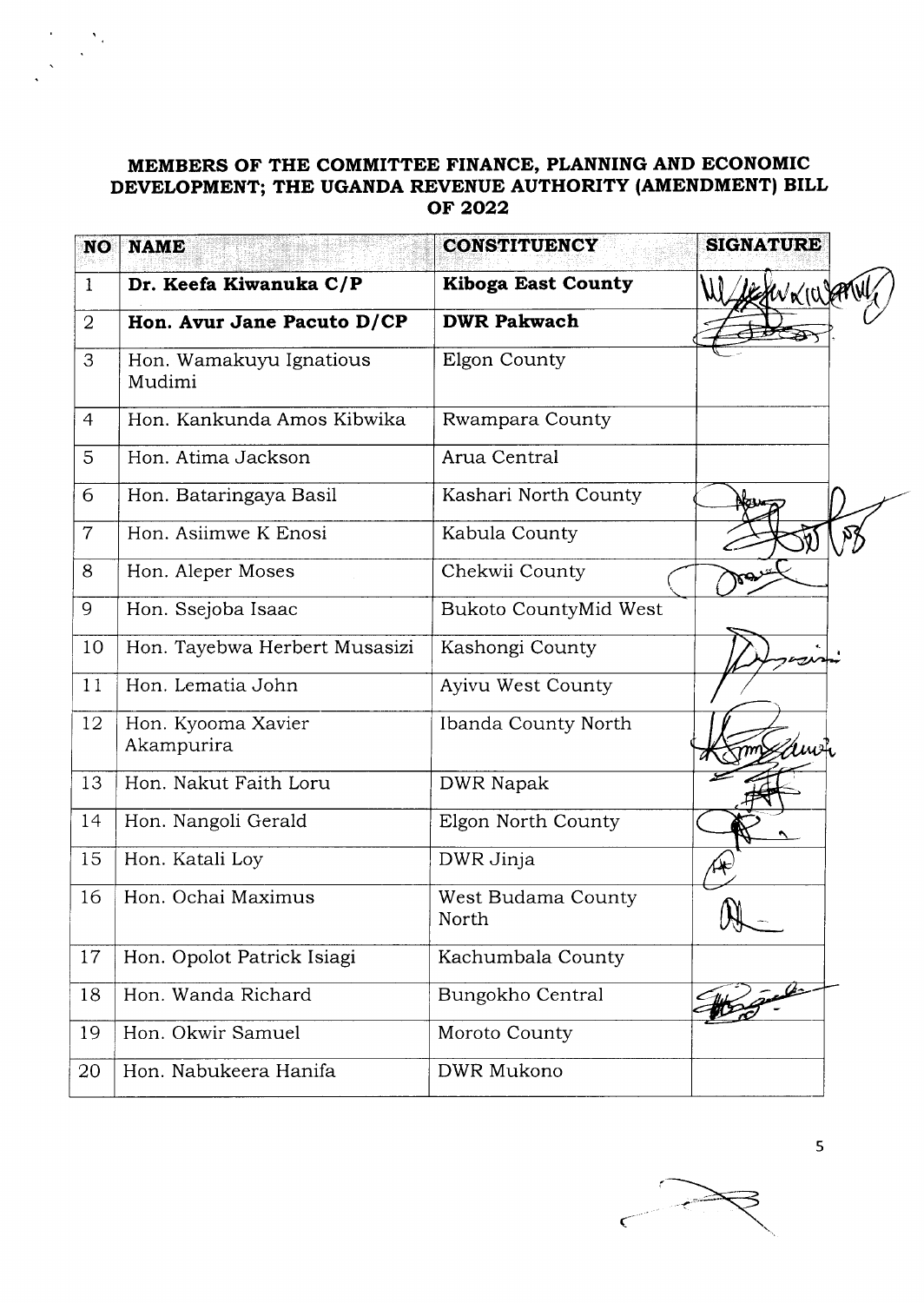| 21 | Hon. Muwanga Kivumbi             | <b>Butambala County</b>    |  |
|----|----------------------------------|----------------------------|--|
| 22 | Hon. Ssenyonyi Joel              | Nakawa West                |  |
| 23 | Hon. Nandala Mafabi              | Budadiri West County       |  |
| 24 | Hon. Batuwa Timothy              | Jinja West County          |  |
| 25 | Hon. Akol Anthony                | Kilak North                |  |
| 26 | Hon. Luttamaguzu Semakula<br>P.K | Nakaseke South             |  |
| 27 | Hon. Ocan Patrick                | Apac Municipality          |  |
| 28 | Hon. Omara Paul                  | Otuke County               |  |
| 29 | Hon. Muhammad Nsereko            | Kampala Central Division   |  |
| 30 | Hon. Aciro Paska Menya           | <b>DWR Pader</b>           |  |
| 31 | Hon. Kinyamatama Suubi Juliet    | <b>DWR Rakai</b>           |  |
| 32 | Hon. Masaba Karim                | Mbale, Industrial Division |  |
|    |                                  |                            |  |

 $\frac{1}{2} \sum_{i=1}^{N} \frac{1}{2} \sum_{j=1}^{N} \frac{1}{2} \sum_{j=1}^{N} \frac{1}{2} \sum_{j=1}^{N} \frac{1}{2} \sum_{j=1}^{N} \frac{1}{2} \sum_{j=1}^{N} \frac{1}{2} \sum_{j=1}^{N} \frac{1}{2} \sum_{j=1}^{N} \frac{1}{2} \sum_{j=1}^{N} \frac{1}{2} \sum_{j=1}^{N} \frac{1}{2} \sum_{j=1}^{N} \frac{1}{2} \sum_{j=1}^{N} \frac{1}{2} \sum_{j=1}^{N$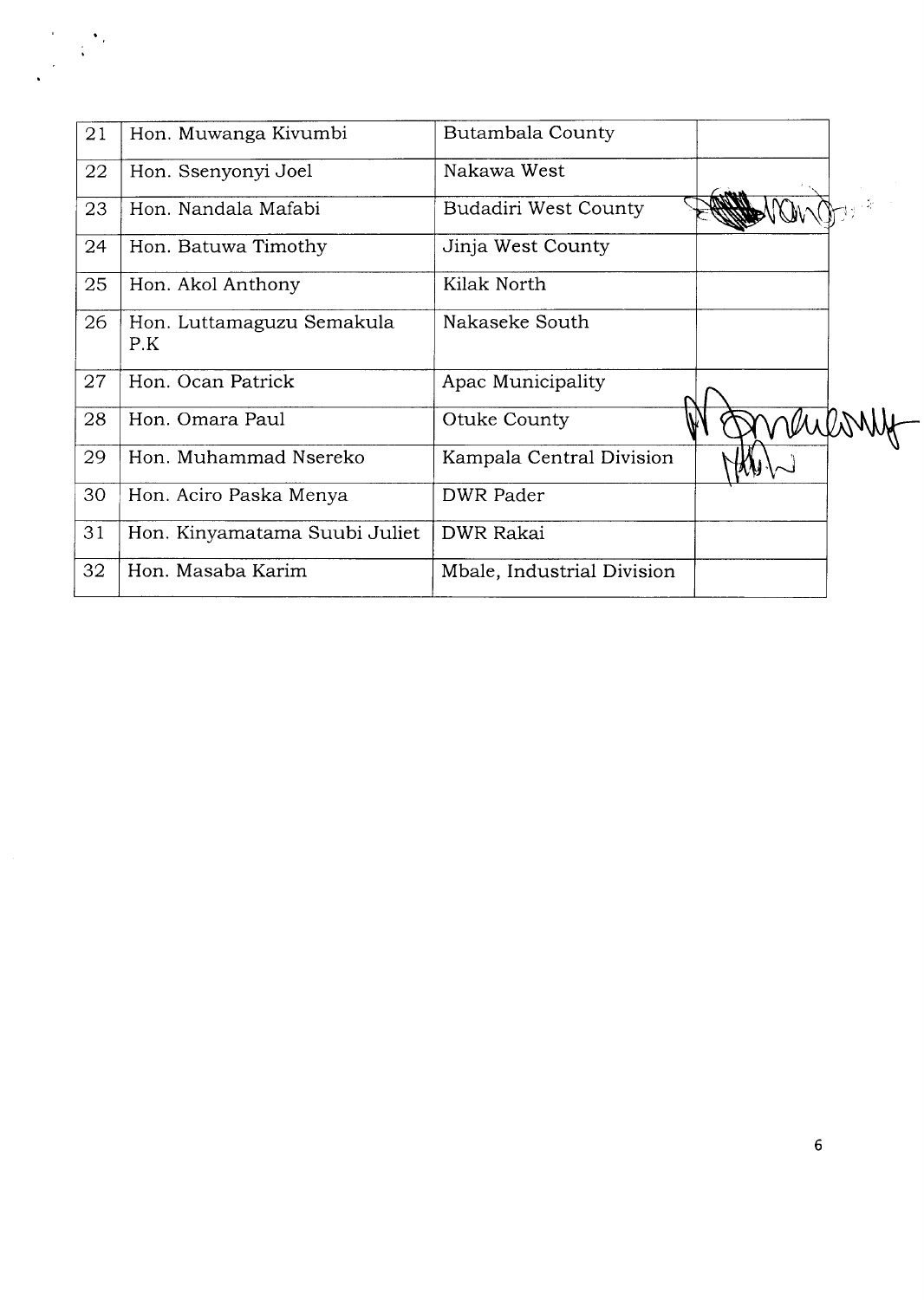



# **PARLIAMENT OF UGANDA**

# A MINORITY REPORT ON THE UGANDA REVENUE AUTHORITY (AMENDMENT) BILL, 2022

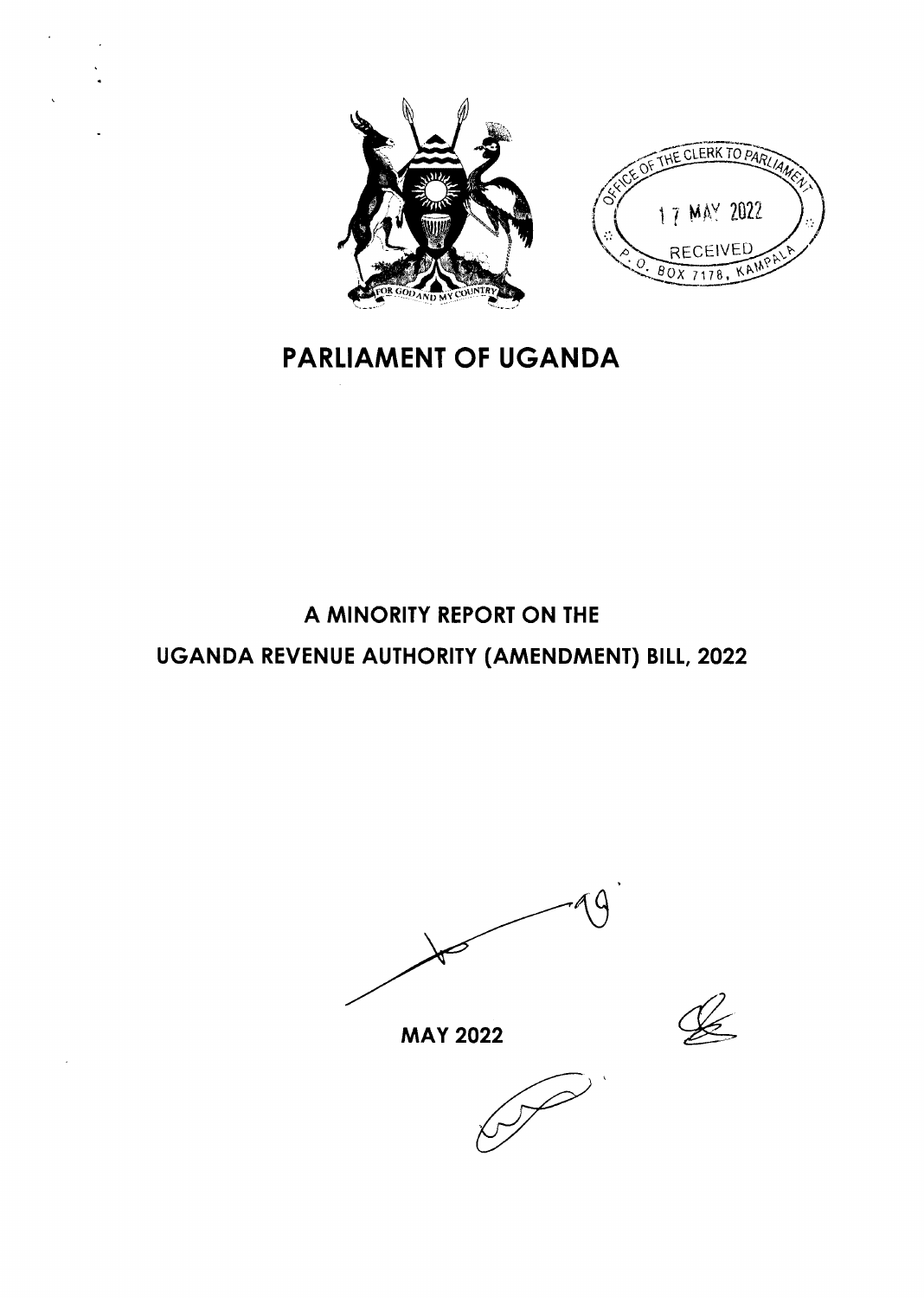### $1.0$ **INTRODUCTION**

The Uganda Revenue Authority (Amendment) Bill, 2022 was laid on 31st March 2022 and subsequently referred to the Committee on Finance, Planning and Economic Development for scrutiny.

Pursuant to Rule 205 of the Rules of Procedure of the Parliament of Uganda, we hereby present a dissenting opinion from the majority report.

### $2.0$ **AREA OF DISSENT**

We dissented with majority report on the following:

- 1) Status of the Commissioner General on the Board; and
- 2) Recruitment of staff

### $3.0$ **DISSENTING OBSERVATION**

### $3.1$ Status of the Commissioner General on the Board

Currently, the Commissioner General is a voting member of the Board that supervises him or her. This compromises corporate governance. It raises risk of advancing personal interests and influencing the decisions of the Board.

### $3.2$ **Recruitment of Staff**

The proposed amendment in Clause 3 seeks to empower the Commissioner General to oversee the recruitment of officers from the level of manager and below. This raises the risk of entrenching a patronage system and creation of a 'super' Commissioner General. He or she can use his or her powers to cause or influence exit of officers that are deemed to be unfavourable. This further contribute to creation of uncertainty of tenure within the Authority.

### $4.0$ **PROPOSED AMENDMENTS**

### $4.1$ Insert New Clause to amend Section 4 of the Principal Act

Section 4 of the principal Act is amended by inserting a new sub clause '1(a)' immediately after Section 4(1) to read as follows

"(Ia) The Commissioner General shall be an ex-officio to the board and shall attend the meetings of the Board by virtue of his or her office, but shall not have a right to vote in any matter coming before the Board for decision."

 $\frac{1}{100}$ 

 $\mathbf{1}$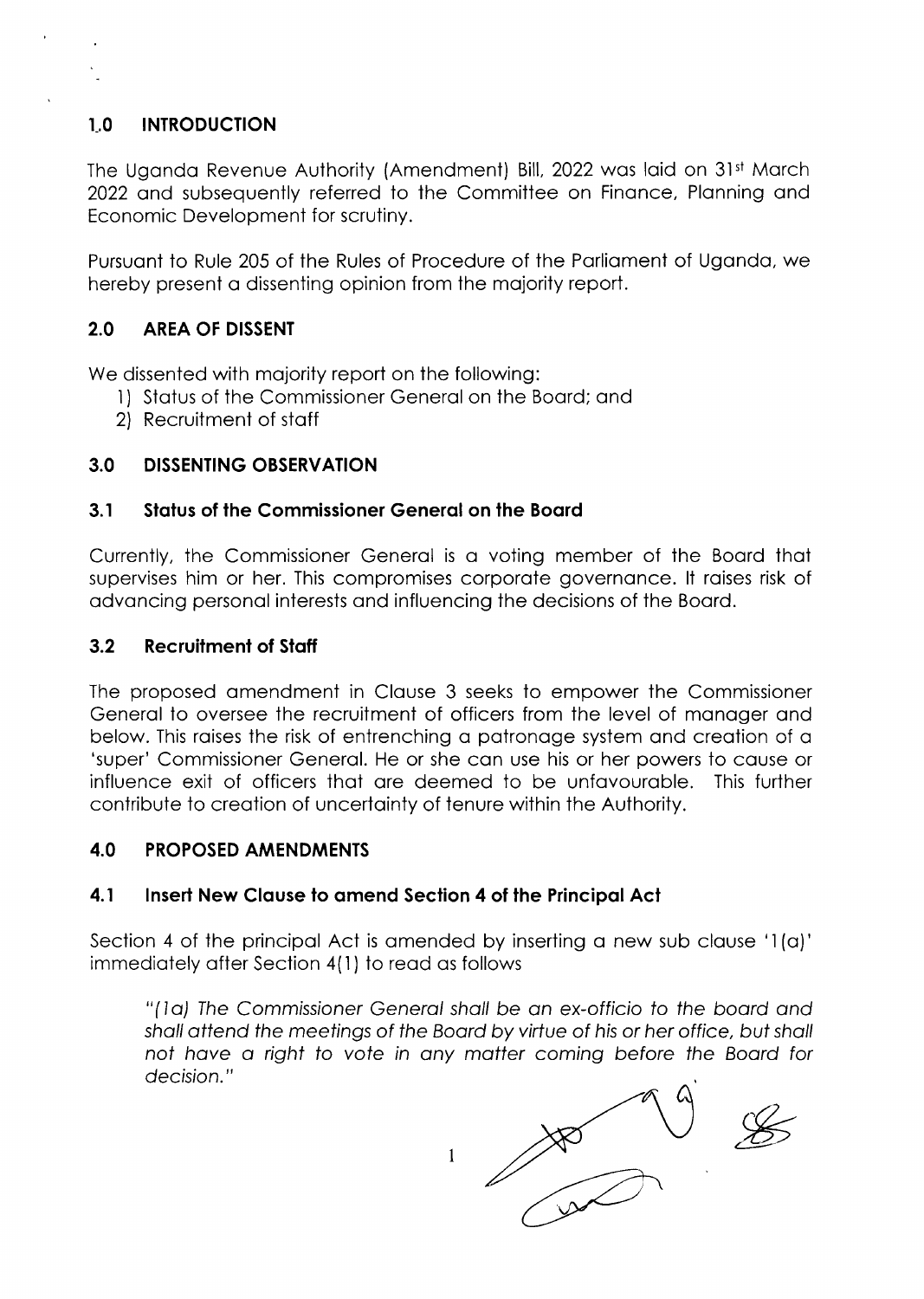# **Justification**

I

To improve corporate governance in URA.

## 4.2 Amend Clause 3

The proposed omendments of Section ll of the principol Act by the mojority report reflected in "11(2)(c) is substituted with the following

"(c) Subiect fo Section 9 of the principol Act, oppoint, promote ond exercise disciplinory control over the stoff ond other officers of the Authority.'

## **Justification**

fo moke express ond instrucfive provisions fo ensure thot the Boord is responsib/e for the recruitment of all staff and officers in URA with exceptions of Commissioner Genero/.

Precedence was already set in Section 8(1)(f) of the Free Zones Act where the Boord of the Ugondo Free Zones Authority wos empowered to oppoint, remove and suspend its members of staff. Also, Boards of Authorities under the National Environment Monogement Authority Act (Secfion 24) ond Notionol lnformotion Technology Authority, Ugondo Act (Secfion l7) are responsible for oppointmenf of members of sfoff.

# 5.0 CONCLUSION

Rt. Hon. Speaker and Members, I implore you to support the Minority report.

WE BEG TO SUBMIT